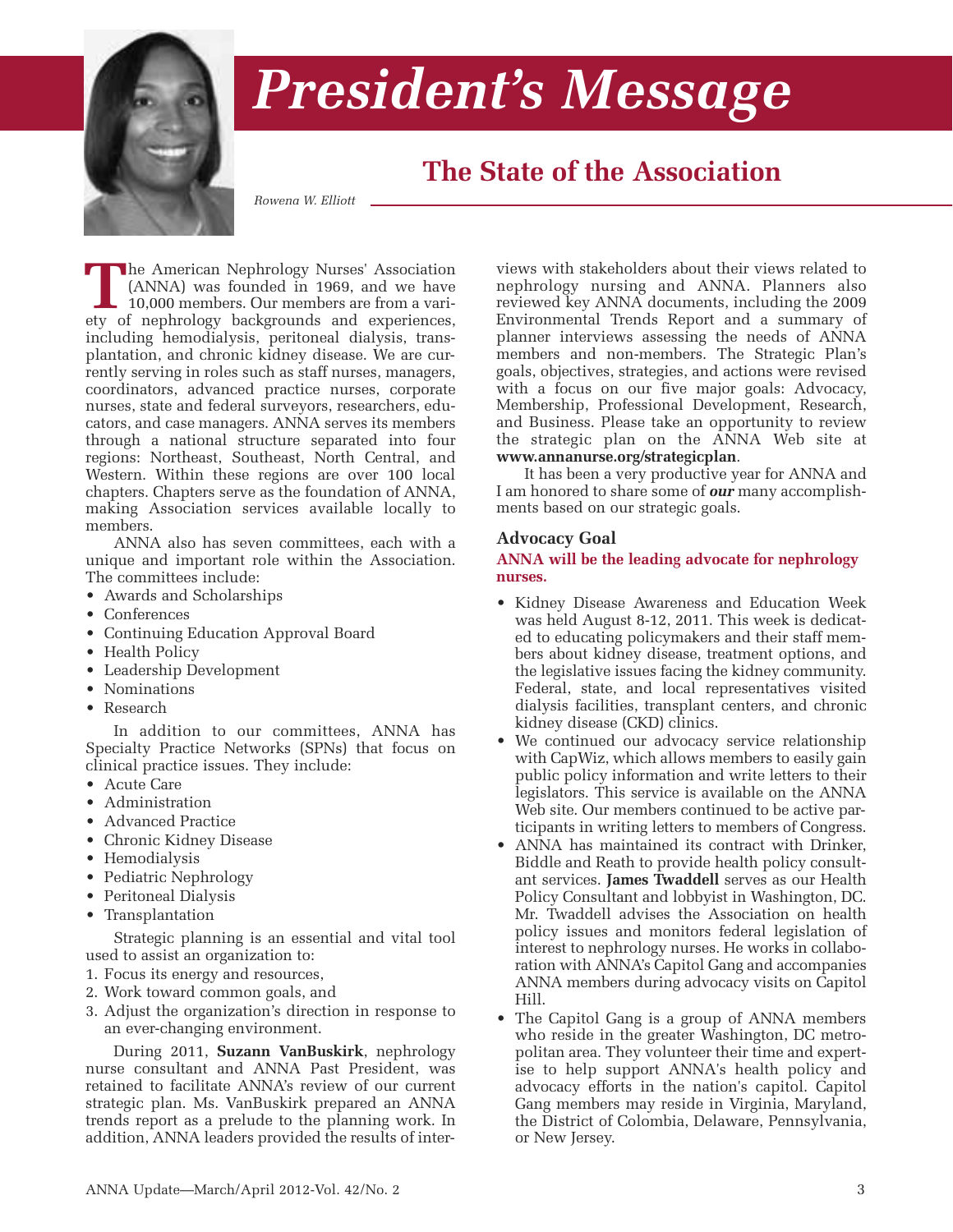- ANNA held the Health Policy Workshop for ANNA members who have an interest in health policy. The workshop was held June 6-7, 2011 in Washington, DC.
- ANNA continues to be an active member of the Kidney Care Partners (KCP), a coalition of patient advocates, dialysis professionals, patient care providers, and corporations working together to improve quality of care for individuals with CKD. **Gail Wick** has served as the ANNA representative to KCP and is active in many areas within the KCP structure.
- ANNA endorsed several letters from KCP, including:
	- 1. January 9, 2012 Letter from KCP: National Voluntary Consensus Standards for Renal Disease, National Quality Forum (NQF) Member Comments (KCP's comments on the 13 measures recommended by NQF).
		- ANNA also sent a separate letter addressing the patient education measure.
	- 2. August 30, 2011- Letter from KCP: Comments about the Proposed Rule for the Changes to the End-Stage Renal Disease Prospective Payment System for CY 2012, End-Stage Renal Disease Quality Incentive Program for PY 2013 and PY 2014.
		- ANNA also sent a separate comment letter addressing this issue.
- ANNA members actively participated in efforts to communicate with legislators on the "Supercommittee" to voice the effects that budget cuts would have on patients with CKD.
- ANNA joined the Nursing Community in advocating for support of Nursing Workforce Development Programs and continued funding for nursing education and research.
- ANNA submitted a comment letter to address the "stringent" guidelines in the Federal Life Safety Code (LSC) provisions and how it directly affected nephrology nursing and dialysis units.
- ANNA continued participation in KCP's Performance Excellence and Accountability in Kidney Care (PEAK) Campaign. This is a voluntary quality improvement initiative to reduce mortality among first-year dialysis patients by 20% by the end of 2012. ANNA is represented on the PEAK Expert Panels.
- The Nurse in Washington Internship (NIWI) is an annual event sponsored by the Nursing Organizations Alliance, a coalition of 60+ nursing associations. Participants spend a week in Washington, DC, learning about health policy issues and visiting with their elected officials on Capitol Hill. In February 2012, three ANNA members attended this important educational event.
- A letter of commendation was sent to Marilyn Tavenner for her nomination as Administrator of the Centers for Medicare & Medicaid Services (CMS).
- A letter of commendation was sent to Major General Horoho for her promotion to Lieutenant General and swearing-in as Surgeon General of the

Army and Commanding General of the U.S. Army Medical Command.

# **Membership**

#### **Goal: All nephrology nurses will be members of ANNA.**

- To honor our dedicated nephrology nurses who provide the vital care needed for individuals with kidney disease, Nephrology Nurses Week was celebrated September 11-17, 2011. **Marilyn Eilert** continued as the advisor for ANNA's Nephrology Nurses Week with the theme *Soaring to New Career Heights.* The theme highlights the way nephrology nurses can challenge themselves to go beyond the status quo and advance their careers as nephrology nurses.
- The ANNA National Office staff continues to be available to provide valuable services to our members.
- ANNA's Internet services continue to grow. Be sure to check out these membership services:
	- 1. ANNA's Web site: **www.annanurse.org**
	- 2. ANNA Connected: an online social and professional networking resource exclusively for ANNA members. This resource is designed to make your experience as an ANNA member more valuable while providing you with the opportunity to network with your peers. **Anne Webber** continued as ANNA Connected Liaison to assist members by answering questions and providing information related to use of the site.
	- 3. ANNA's Online Library: Each month ANNA highlights a new free continuing nursing education (CNE) session for members only. In addition, content from National Symposia, Fall Meetings, Audio Conferences, and Webinars is also available.
- The *ANNA Update*, edited by Managing Editor **Kathleen Thomas** and National Secretary **Sharon Longton**, continues to provide news about our association, chapters, and members. The *ANNA Update* is published six times a year.
- ANNA provides current information on Association activities and the renal community with our electronic news service. Members receive Association news and updates in the monthly *ANNA E-News*, while nephrology news and nursing issues are delivered every other week via the *RenalWEB E-News*.
- Each year ANNA members and chapters have the opportunity to nominate colleagues and/or apply themselves for a variety of awards, scholarships, and grants. This year over \$100,000 was available through ANNA awards, scholarships, and grants.
- The ANNA Resource Corps (ARC) is an online volunteer database for all ANNA members. **Sandy Bodin**, ANNA Past President, continued to serve as the ARC Advisor. When a volunteer is needed for a specific job, project, task force, etc., the database is queried to retrieve the criteria and qualifications that match. Once members are identified, contact is made regarding their interest in serving. Our goal is to provide our members with meaningful oppor-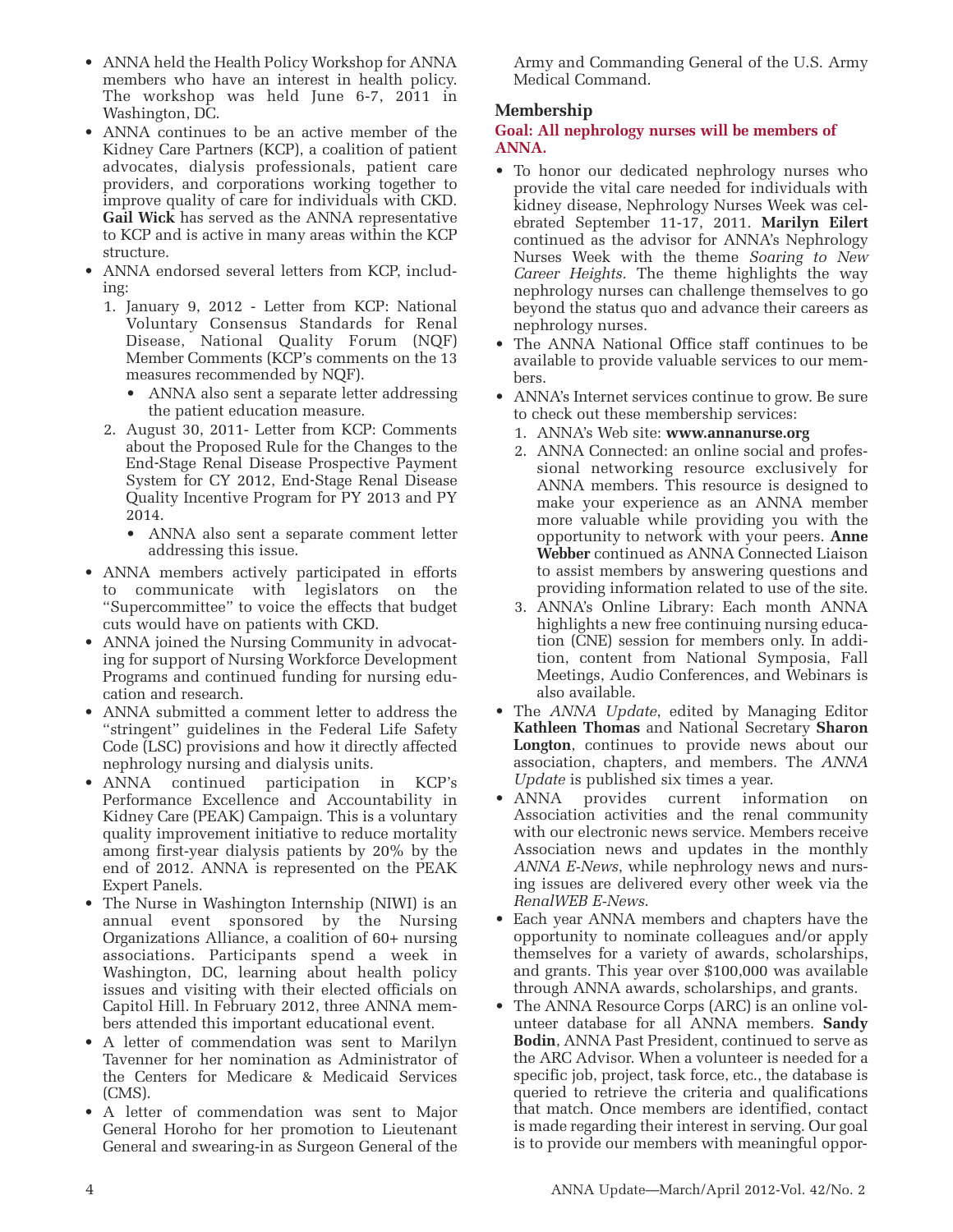tunities to be successful volunteers within their areas of expertise. The ARC was queried several times this year to provide members with opportunities to volunteer in short-term projects.

- **Norma Gomez** served as editor of the *Nephrology Nursing Scope and Standards of Practice, 7th Edition*, which was published March 2011. This publication provides current and relevant standards of practice and guidelines for care for nurses working with individuals with kidney disease. In July, the Board of Directors approved the publication to be made available in an electronic format.
- ANNA participated in the National Student Nurses' Association Annual Convention and Mid Year Conference. **Kristin Larson** presented at a focus session at the annual convention in April 2011 in Salt lake City, UT. ANNA President **Dr. Rowena W. Elliott** served on a Nursing Specialty Showcase at the midyear conference that was held November 2011 in Memphis, TN.
- ANNA exhibited at the American Society of Nephrology meeting that was held November 10- 13, 2011, in Philadelphia, PA. ANNA President **Rowena W. Elliott**, President-Elect **Glenda Payne**, Immediate Past President **Donna Painter**, and Executive Director **Michael Cunningham** attended. In addition, local ANNA chapter volunteers assisted at the exhibit booth.
- ANNA continued our partnership with the Kidney Community Emergency Response Coalition (KCER) to ensure that the kidney community has a coordinated response to an emergency or disaster.
- ANNA is a member of the Nursing Organizations Alliance, a coalition of nursing organizations that provides a forum for identification, education, and collaboration to build on issues of common interest to advance the nursing profession. ANNA President **Rowena W. Elliott**, President-Elect **Glenda Payne**, and Executive Director **Michael Cunningham** represented ANNA at the Alliance's Annual Fall Summit in Miami, FL, on November 17-19, 2011.
- The American Nurses Association (ANA) Organizational Affiliates has 20+ members, including ANNA. An organizational affiliate of ANA is a national nursing organization that meets criteria established by the ANA House of Delegates and is granted this status by the Board of Directors. **Debra Hain** continues to serve as ANNA's representative to the ANA Congress on Nursing Practice and Economics.
- ANNA has launched a "Free for 3 / Strive for 5" membership incentive program. Every ANNA member who recruits 3 new members will receive a 1-year ANNA membership free. Every ANNA member who recruits 5 or more new members will be entered into a drawing to win free registration to ANNA's 44th National Symposium (April 21-24, 2013 in Las Vegas, NV). This campaign will run from January 1 through December 31, 2012.

# *Partnerships and Collaborations*

- ANNA established a new collaboration with two physician nephrology organizations to review and revise ANNA's position statement entitled: *Joint Position Paper on Collaboration between Nephrologists and Advanced Practice Nurses.* Representatives from the American Society of Nephrology (ASN) and Renal Physicians Association (RPA) are currently working with representatives from ANNA's Board of Directors, Advanced Practice Specialty Practice Network (SPN), and ANNA's Position Statement Advisor on this project.
- ANNA has plans to continue collaboration with ASN in publication of articles in our respective publications (*ANNA Update* and *Kidney News*). Plans are in process.
- ANNA is in the discussion stages of planning continued collaborative efforts with RPA.
- ANNA joined as partners in the Partnership for Patients, a new public-private partnership that helps improve the quality, safety, and affordability of health care for all Americans.
- ANNA was one of five major organizations that partnered with the American Kidney Fund in the "Pair Up" national campaign to increase education and screening for chronic kidney disease. ANNA President **Rowena W. Elliott** attended the official launch at Times Square in New York City in September 2011.
- ANNA has become a partner in the Fistula First Breakthrough Initiative's "Save the Vein" Campaign. **Tim Ray**, Advanced Practice SPN Leader, will serve as the ANNA representative.
- ANNA continues their partnership with the Centers for Disease Control (CDC) Clinician Outreach and Communication Activity (COCA) initiative. ANNA President **Rowena W. Elliott** attended one of COCA's stakeholders meeting in Atlanta, GA, on June 16, 2011.
- ANNA's partnerships and collaborations are highlighted on the Web site at least every other month.
- The ANNA Web site has included links to a host of organizations that may be of interest to our members. The links can be found by going to ANNA's homepage (www.annanurse.org) and clicking on "I'd Like to . . . Go to Links to ANNA Partners, Professional Organizations and other Resources." This list will be continually updated to serve the needs of our members.

### **Professional Development Goal**

# **ANNA will advance the professional growth and development of nephrology nursing.**

• The *Nephrology Nursing Journal*, ANNA's peerreviewed scholarly journal, is published six times a year. The Editorial Board, under the leadership of Editor **Beth Ulrich** and Associate Editor **Karen Robbins**, lead the effort in providing articles, pertinent research findings, educational supplements, and department features.